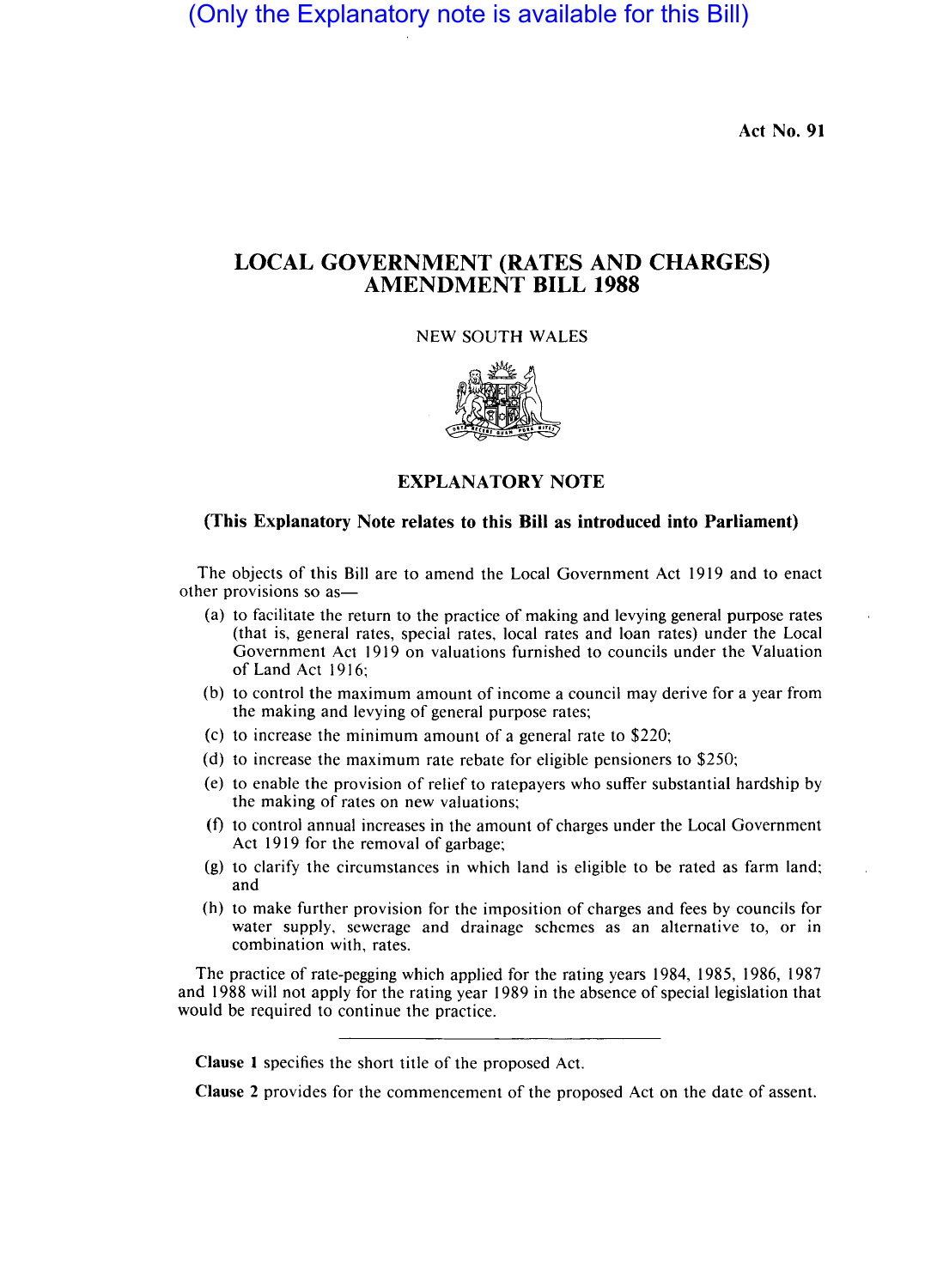# Local Government (Rates and Charges) Amendment 1988

Clause 3 defines the expressions "general purpose rate" and "Principal Act".

Clause 4 provides for the proposed Act to be construed with, and as if it formed part of, the Principal Act.

Clause 5 is a formal provision that gives effect to the Schedules of amendments.

Clause  $6$  is a formal provision that gives effect to a Schedule containing provisions relating to the making of rates and charges for 1989 and other associated matters.

# SCHEDULE 1-AMENDMENTS RELATING TO GENERAL PURPOSE RATES

#### Maximum annual revenue from general purpose rates

Schedule  $1(2)$  amends section 131 $\alpha$  to limit the revenue a council can derive from its general purpose rates for any year. The amendment provides that the revenue for a rating year (subject to the rating catch-up provisions) must not exceed the notional rate income of the council for the previous year as increased by a percentage specified by the Minister for the rating year in accordance with the existing provisions of section 131 of the Principal Act. The notional rate income of a council for a previous year is the income the council would have derived if its rating determinations for that previous year had been applied to the value of the ratable land as known at the end of that year rather than as it was at the beginning of that year. That is, the value of new ratable parcels created during the course of the previous year is to be taken into account.

In order to facilitate the determination for the purposes of section 131A of the increase in the value of ratable land over a year, Schedule  $1(3)$  inserts a new section 131AA which enables a council to obtain estimates from the Valuer-General of this increase in so far as the information has not been furnished in the form of supplementary valuations under the Valuation of Land Act 1916. An estimate of increase in value is required to be made with respect to the same base date as the valuations used for rating purposes in the relevant year and may relate to all parcels of ratable land of the kind for which a class of general rate was made for that year by the council.

The amendments also provide for the operation of rating catch-up provisions. If, in a year, a council has not rated to the maximum extent permitted under section 131A, it may catch up the shortfall over a maximum of 2 years after the shortfall occurred.

Schedule 1 (4) applies the amendments to rating by county councils.

#### Minimum amount of general rate

Schedule 1 (I) (a) increases the minimum amount of a general rate to \$220.

Schedule 1 (1) (b) enables the Minister to specify a greater minimum amount in respect of a council by instrument in writing rather than by Gazette notice as at present.

#### Time at which rates may be made

Schedule  $1$  (5) enables a council to make a rate in the year preceding the year for which the rate is made instead of in the year for which it is made.

## Reduction of rates payable by certain classes of pensioners

Schedule  $1(6)$  increases the maximum rate rebate under section 160 $A$ A for eligible pensioners to \$250.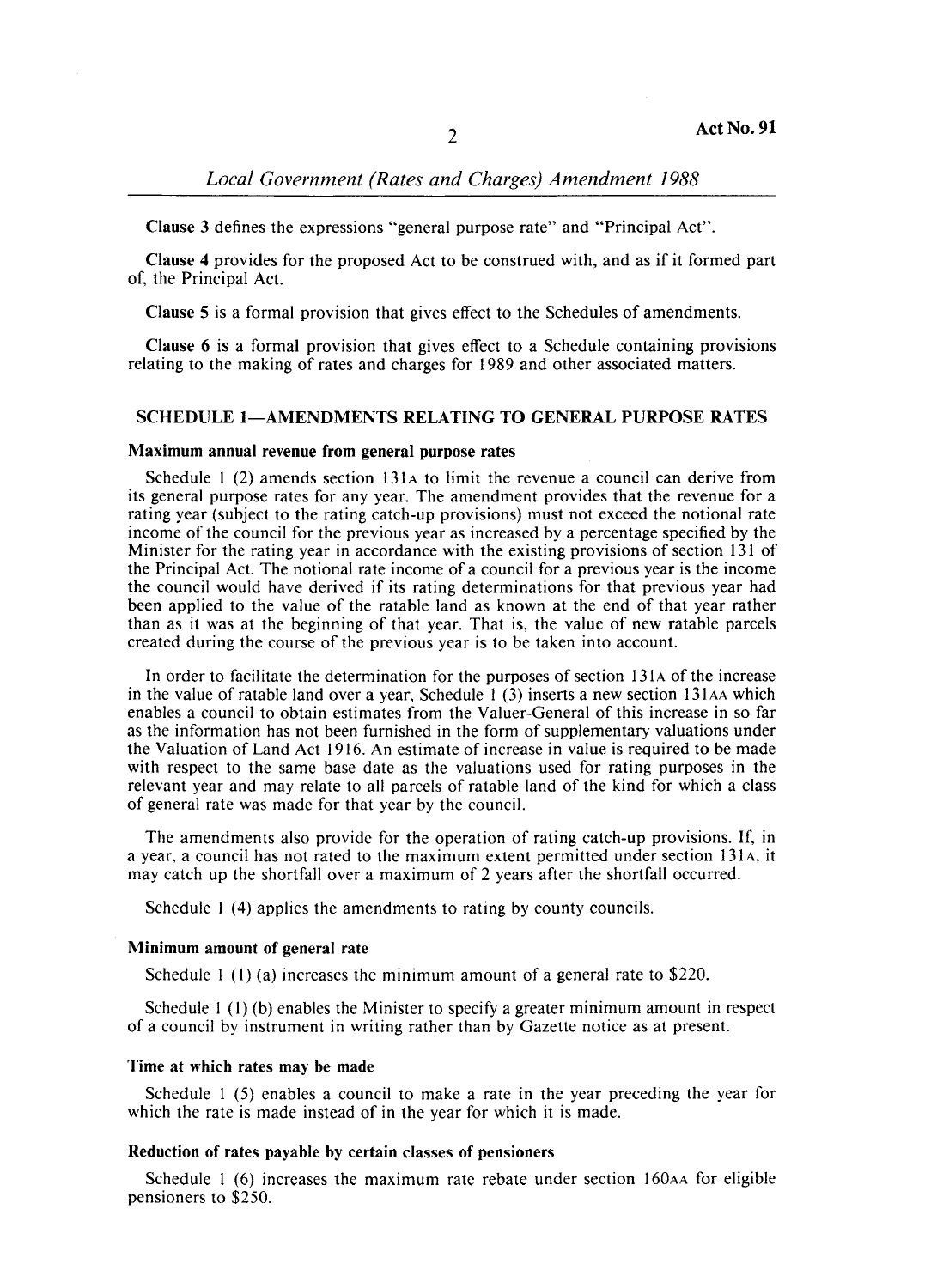## Ratepayers suffering hardship

Schedule I (7) inserts a new section 160D8 which enables a council to provide relief to a ratepayer who suffers substantial hardship as a consequence of the making and levying of a rate on a new valuation. The relief may take the form of waiver, reduction or deferral of payment of the increase in the rate in whole or part.

## SCHEDULE 2-AMENDMENTS RELATING TO RATING OF FARM LAND

Schedule 2 (1) (a) and (c) replace the definition of "rural land" in section 118 with a definition of "farm land" for the purpose of clarifying the application of the rural rating concession. "Farm land" is defined to mean a parcel of ratable land which is valued as one assessment and which is being used mainly or wholly for farming for the purpose of making a living or deriving an income or profit. "Farming" is defined to mean the business or industry of grazing, dairying, pig-farming, poultry farming, viticulture, orcharding, bee-keeping, horticulture, vegetable growing, the growing of crops of any kind, forestry, or oyster or fish farming within the meaning of the Fisheries and Oyster Farms Act 1935, or any combination of those businesses or industries.

Schedule 2 (1) (b) and (d) make consequential amendments.

Schedule 2 (1) (e) extends, from 30 days to 60 days, the period, commencing on the service of a rate notice, within which a ratepayer may appeal against the classification of his or her land.

Schedule 2 (2) inserts a new section 118AC. The section provides for the procedure to be followed in seeking a declaration that land is farm land, the making of such a declaration, the effect of such a declaration, the review of declarations, the circumstances in which a declaration ceases and associated matters.

## SCHEDULE 3-AMENDMENTS RELATING TO GARBAGE REMOVAL SERVICES

Schedule 3 inserts a new Division 2A into Part 7 to limit the annual increases that may be made by councils to the charges for garbage removal services. The new Division adopts the controls for garbage removal services contained in rate-pegging legislation between 1984 and 1987. It contains the following provisions:

Section 165A specifies the means for determining the applicable base amount of a charge for a garbage removal service.

Section 1658 provides that, generally, the base amount for a garbage removal service is the amount charged for the service in the previous year.

Section 165c specifies the means for determining the base amount to be charged to the owner or occupier of a parcel of land if no amount in respect of a garbage removal service was charged for the whole of the previous year.

Section 165D provides that, except where the Minister consents, and except in the case of a building under company title, a council shall not make a charge for a service supplied by it in the year commencing on I January 1989 or any subsequent year for the removal of garbage.

Section 165E enables the extension to a year of a garbage removal charge made in the previous year or extended to the previous year under the Local Government (Rates and Charges) Act 1987 or the Principal Act. A council may determine that a charge as so extended shall be increased or decreased by a specified percentage, being, in respect of an increase. a percentage not exceeding such percentage as may be determined for that year by the Minister in respect of the council. The section also provides that the charge for a garbage removal service in a year is not to exceed the charge payable in the previous year by more than the percentage determined in accordance with the section.